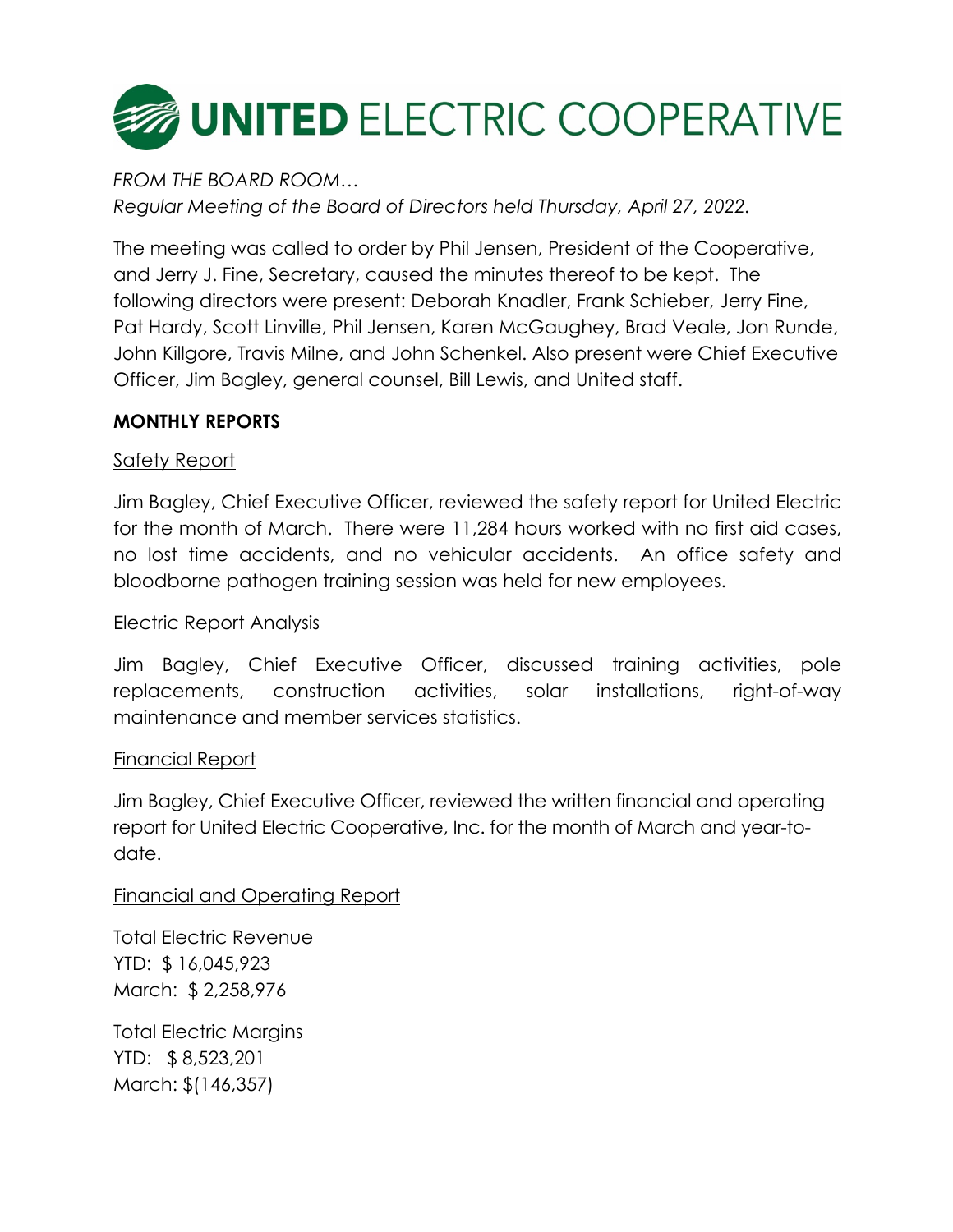Total Consolidated Margins including United Services YTD: \$9,369,038 March: \$ \$285,436

### Expenditure Report

The Board of Directors reviewed an itemized list of expenditures for United Electric Cooperative, Inc. for the month of March 2022.

#### Connects and Disconnects Report

The Board reviewed a summary of the number of member connects and disconnects for the month of March 2022.

#### Energy Conservation Report

Jim Bagley, Chief Executive Officer, presented the Energy Conservation Report for March 2022.

#### Connects and Disconnects Report

The Board reviewed a summary of the number of member connects and disconnects for the month of March 2022.

#### AMEC Activities

President Phil Jensen reported on the recent AMEC board meeting.

## N.W. Electric Power Cooperative, Inc.

An abbreviated N.W. board meeting was held in conjunction with the N.W. annual meeting held April 19 and 20, 2022

## AECI Report

Director John Killgore discussed the AECI board of directors meeting held April 21 and 22.

## **DISCUSSION**

## Review N.W. Electric Annual Meeting

Members of the Board discussed the N.W. annual meeting held April 19 and 20, 2022.

## Review NRECA Director Classes

The Board discussed the NRECA director classes held April 12 and 13.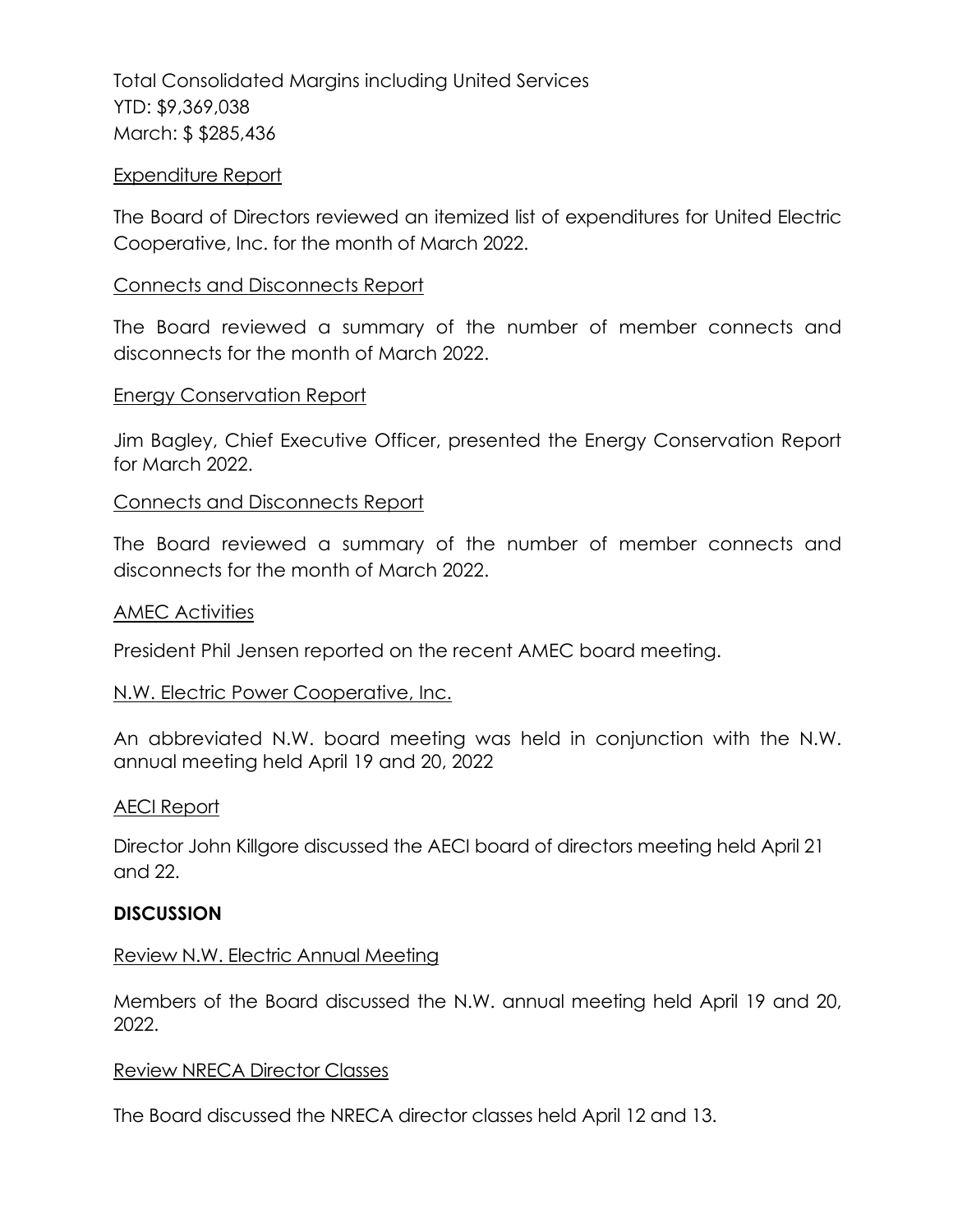# Review N.W. Electric Capital Credit Retirement Check

Zach Morgan, Chief Financial Officer, reported on the capital credit retirement check received from N.W. Electric.

## Review and Discuss 2021 Audit

Zach Morgan, Chief Financial Officer, reviewed and discussed the 2021 audit prepared by Kelso Lynch, P.C., P.A., Certified Public Accountants. After full discussion, upon motion made, seconded and carried, the resolution was enacted.

## Employee Appreciation Week

Jim Bagley, Chief Executive Officer, discussed employee appreciation week which was held April 18-22. Mr. Bagley stated that the event was a huge success.

## Anti-Harassment Bi-Annual Training

Anne Long, Chief Human Resources Officer, reported that the bi-annual antiharassment training will be held June 27.

## AECI Annual Meeting

Jim Bagley, Chief Executive Officer, reminded members of the Board that the AECI annual meeting will be held May 16-18.

## United Electric Annual Meeting

The Chief Executive Officer reminded members of the Board that the United Electric annual meeting will be held Thursday, May 19, 2022 at the Fulkerson Center on the Campus of Missouri Western State University.

# **ACTION ITEMS**

## Approval of Minutes

Upon motion made, seconded and unanimously carried, the minutes were approved.

# Approve Condensed Meeting Minutes

Upon motion made, seconded and unanimously carried, the condensed meeting minutes for the board meeting held March 31, 2022 were approved for publication on the Cooperative's website.

# Approve Capital Credit Estate Retirement